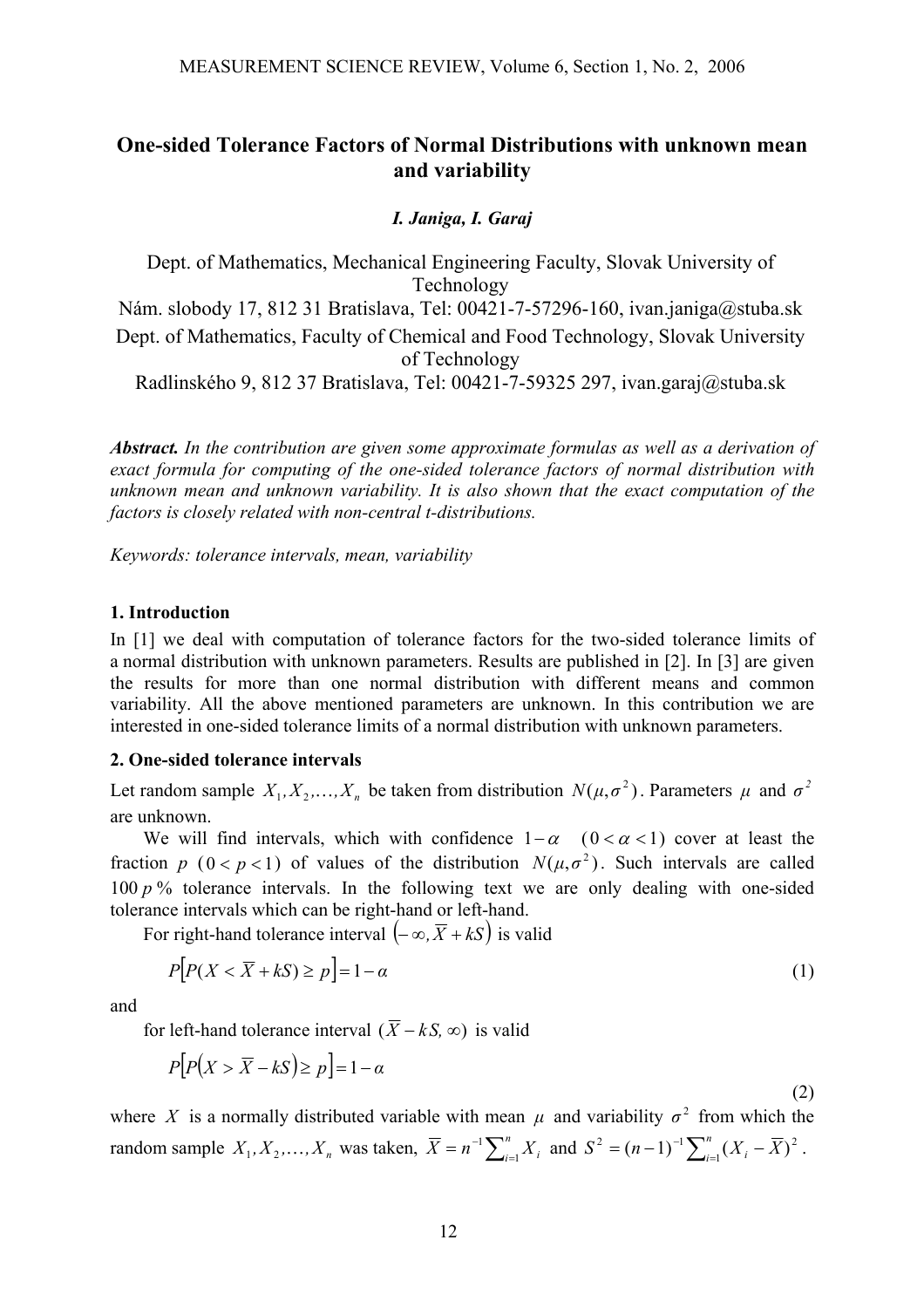The value of the factor  $k$  is determined so that the tolerance intervals with the confidence 1−α cover at least fraction *p* of the values of the distribution  $N(\mu, \sigma^2)$ . Number 1−α named the confidence level and constant *k* is the one-sided tolerance factor.

#### **3. Non-central** *t***-distribution**

Let us consider random variables

$$
Y = \frac{\overline{X} - \mu}{\sigma} \sqrt{n}, \qquad V = \frac{vS^2}{\sigma^2}, \qquad T = \frac{Y + \delta}{\sqrt{V}} \sqrt{v}
$$
(3)

The random variable *Y* has a standard normal distribution  $N(0,1)$ . It is independent of the random variable V, which has  $\chi^2$ -distribution with  $v = n - 1$  degrees of freedom. The random variable *T* has a non-central *t*-distribution with *ν* degrees of freedom and noncentrality parameter  $\delta$  ( $-\infty < \delta < \infty$ ), which is denoted by  $T \sim T(\nu, \delta)$ . Its probability density function [4] is

$$
f_{\nu}(t,\delta) = \frac{2^{-\frac{\nu-1}{2}}e^{-\frac{\nu\delta^2}{2(\nu+t^2)}}}{\Gamma(\frac{\nu}{2})\sqrt{\pi\nu}\left(1+\frac{t^2}{\nu}\right)^{\frac{\nu+1}{2}}}\int_{0}^{\infty} y^{\nu}e^{-\frac{1}{2}\left(y-\frac{t\delta}{\sqrt{\nu+t^2}}\right)^2}dy - \infty < t < \infty
$$
 (4)

where  $\Gamma(v) = \int_{0}^{\infty} x^{v-1} e^{-x}$  $\overline{0}$  $\Gamma(v) = \int x^{v-1} e^{-x} dx$  is the gamma function  $(v > 0)$ .

Let us denote the  $\alpha^{\text{th}}$  quantile  $(0 < \alpha < 1)$  of the distribution  $T(v, \delta)$  by  $t_{\alpha}(v, \delta)$ . It follows from (4) that for any real numbers  $t$  and  $\delta$  holds

$$
t_{\alpha}(\nu,\delta) = -t_{1-\alpha}(\nu,-\delta) \tag{5}
$$

The most widespread tables of percentiles of non-central *t*-distributions can be found in the monograph [5], where they are computed with accuracy to five decimal places for  $\alpha = 0.01$ ; 0,025; 0,05; 0,10; 0,20; 0,30; 0,70; 0,80; 0,90; 0,95; 0,975; 0,99, *ν* = 1 (1) 60 and  $\delta = 0.1(0.1)8.0$ .

#### **4. Approximate computation of one-sided tolerance factors**

There exist a great number of approximations of the one-sided tolerance factors [7] and [8]. The Wallis´s approximation [9] is the best known and up till now the most used. It was derived on the basis of the approximation of the statistic  $\overline{X} + kS$  by the normal distribution

$$
N\left(\mu + k\sigma, \frac{\sigma^2}{n} + \frac{\sigma^2 k^2}{2n - 2}\right).
$$
 The one-sided tolerance factor *k* is given by the relationship  

$$
k \approx \frac{u_p + \sqrt{u_p^2 - AB}}{A}
$$
 (6)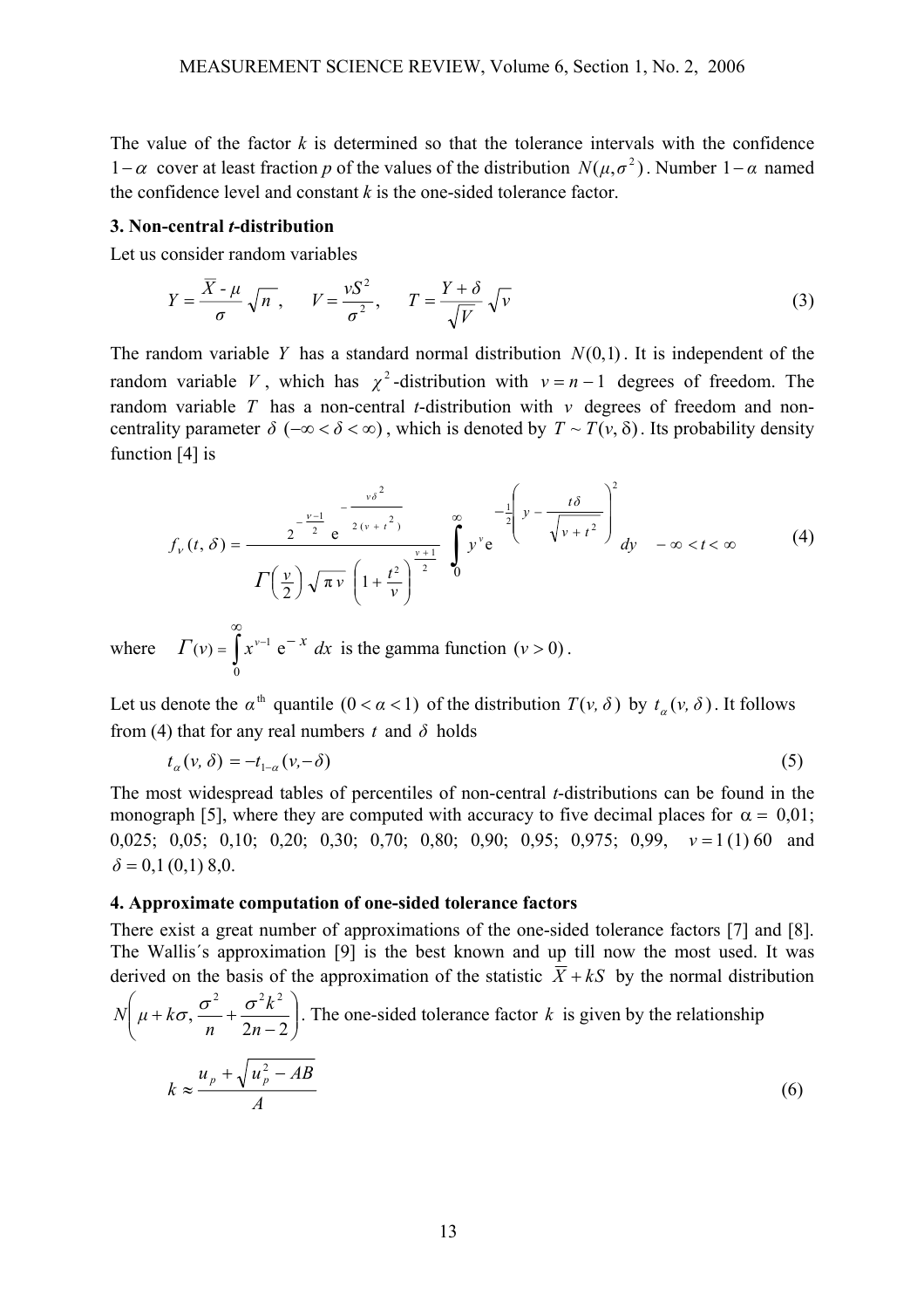where *n g*  $B = u_n^2 - \frac{u_n^2}{2}$ *n*  $A = 1 - \frac{u_{1-a}^2}{2(a-1)}, B = u_p^2 - \frac{u_{1-a}^2}{a}$ 2 1 2 1  $= 1 - \frac{u_{1-\alpha}}{2(n-1)}$ ,  $B = u_p^2 - \frac{u_{1-\alpha}}{n}$  and  $u_p$ ,  $u_{1-\alpha}$  are quantiles of  $N(0,1)$ . Slightly better results are given by Jennett´s and Welch´s approximation [10] by means of the quantiles of the non-central *t*-distribution

$$
t_{\alpha}(v,\delta) \approx \frac{\delta b_v + u_{\alpha} \sqrt{b_v^2 + (1 - b_v^2)(\delta^2 - u_{\alpha}^2)}}{b_v^2 - u_{\alpha}^2 (1 - b_v^2)}
$$
(7)

where  $b_v = (\Gamma((v+1)/2)/\Gamma(v/2)) \times \sqrt{2/v}$ . For a small  $\delta$  is convenient the approximation by van Eeden [8], which was derived by means of Cornish-Fisher expansion [11]  $(v = n - 1)$ 

$$
t_{\alpha}(v,\delta) \approx u_{\alpha} + \frac{u_{\alpha}^{3} + u_{\alpha}}{4v} + \frac{5u_{\alpha}^{5} + 16u_{\alpha}^{3} + 3u_{\alpha}}{96v^{2}} +
$$
  
+ 
$$
\delta \left(1 + \frac{2u_{\alpha}^{2} + 1}{4v} + \frac{u_{\alpha}}{4v} \delta + \frac{4u_{\alpha}^{4} + 12u_{\alpha}^{2} + 1}{32v^{2}} + \frac{u_{\alpha}^{3} + 4u_{\alpha}}{16v^{2}} \delta - \frac{u_{\alpha}^{2} - 1}{24v^{2}} \delta^{2} - \frac{u_{\alpha}}{32v^{2}} \delta^{3}\right)
$$
(8)

Neither of the above mentioned approximations can be considered to give good results in general. This non-availability does not contain Akahira´s approximation [12]. The quantiles of the non-central *t*-distribution  $x = t_a(v, \delta)$  can be found by solving the following equation

$$
\frac{b_v x - \delta}{\sqrt{1 + x^2 (1 - b_v^2)}} = u_a - \frac{x^3 (u_a^2 - 1)}{24 \sqrt{[1 + x^2 (1 - b_v^2)]^3}} \left(\frac{1}{v^2} + \frac{1}{4v^3}\right) \qquad (v = n - 1)
$$
\n(9)

where  $b<sub>v</sub>$  is the same as given in (7) and  $u<sub>a</sub>$  is the  $\alpha<sup>th</sup>$  quantile of the standard normal distribution. The approximation (9) yields good results even if *v* is small. When  $v \ge 200$ there are many cases where the error is less than  $10^{-4}$ . There is a disadvantage that the equation (9) can be solved for unknown *x* only by using numerical methods.

#### **5. Exact computation of tolerance factors**

For the right-sided tolerance interval  $(-\infty, \overline{X} + kS)$  is

$$
Z = P\left(X < \overline{X} + kS\right) = \Phi\left(\frac{\overline{X} + kS - \mu}{\sigma}\right) \tag{10}
$$

where  $\Phi$  is the distribution function of a standard normal distribution  $N(0,1)$ . For given *p*  $(0 < p < 1)$  the inequality  $Z \geq p$  is equivalent to

$$
\frac{\overline{X} + kS - \mu}{\sigma} \ge u_p \tag{11}
$$

where  $u_p$  is the  $p^{\text{th}}$  quantile of  $N(0,1)$ . The tolerance factor *k* is determined so that for the given confidence coefficient  $1-\alpha$  is fulfilled the condition  $P(Z \ge p) = 1-\alpha$ . By using consecutive modifications and utilizing (3) we obtain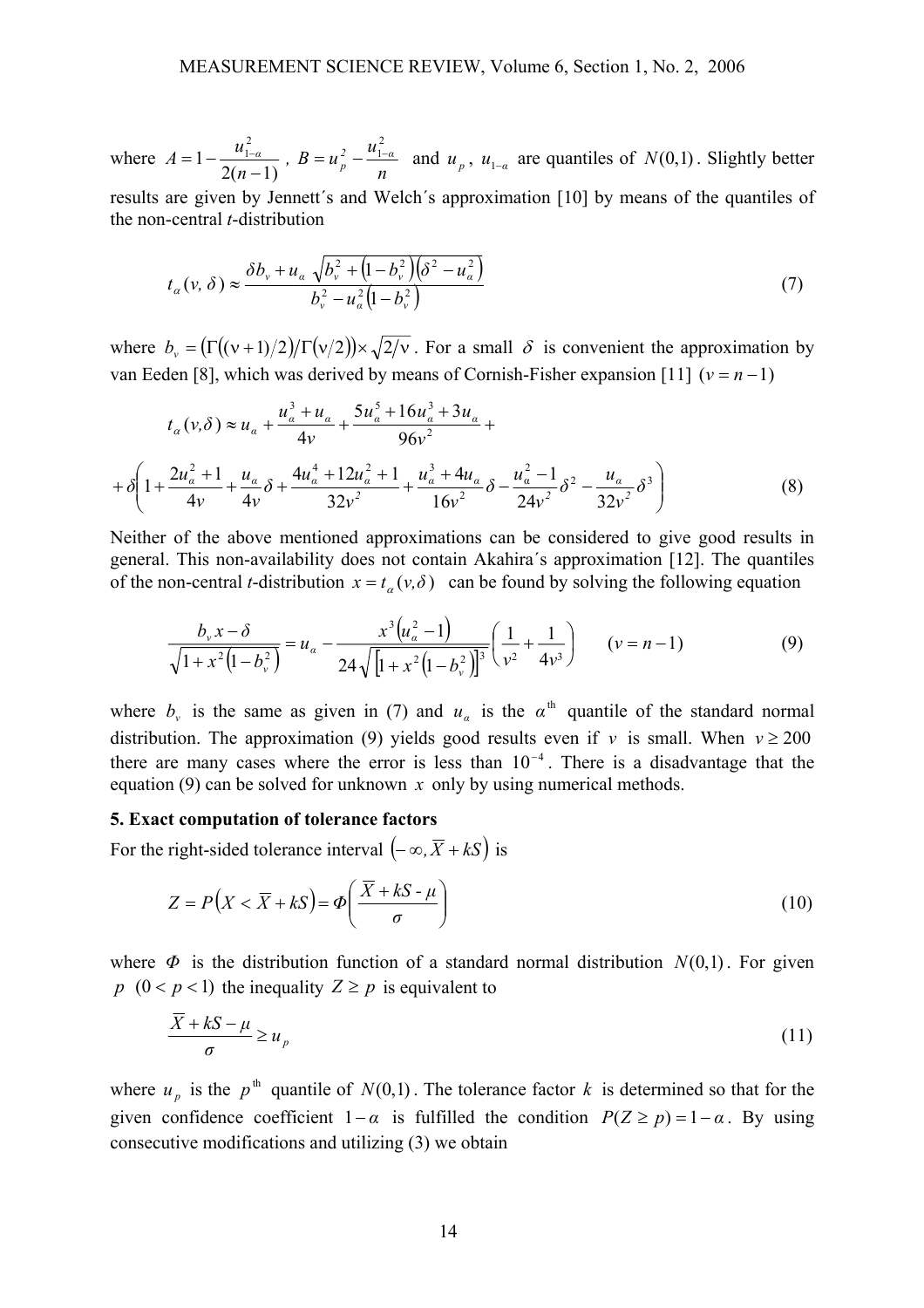$$
P(\overline{X} + kS \ge \mu + \sigma u_{p}) = P\left(\frac{(\overline{X} - \mu)\sqrt{n}/\sigma - u_{p}\sqrt{n}}{S/\sigma} \ge -k\sqrt{n}\right) =
$$
  
=  $P(T \ge -k\sqrt{n}) = 1 - \alpha$  (12)

The random value  $T = \frac{r^2 - r^2}{r^2} \sqrt{n}$ *S*  $T = \frac{\overline{X} - \mu - \sigma u_p}{\sigma} \sqrt{n}$  has a distribution  $T(n-1, -u_p\sqrt{n})$ . From relations (5) and (12) it follows that

$$
k = -\frac{t_a \left(n - 1, -u_p \sqrt{n}\right)}{\sqrt{n}} = \frac{t_{1-a} \left(n - 1, u_p \sqrt{n}\right)}{\sqrt{n}}
$$
(13)

For the left-sided tolerance interval  $(\overline{X} - kS, \infty)$  we will also get  $P(T \le k\sqrt{n}) = 1 - \alpha$ , where *T* has a distribution  $T(n-1, u_n\sqrt{n})$  and *k* is given by (13) as well.

## **6. Conclusion**

The exact computation of the one-sided tolerance factors  $k$  is closely related with the exact computation of quantiles of non-central *t*-distribution. One-sided tolerance intervals can be successfully applied in statistical quality control. For those who are interested in the mentioned field we recommend [13], [14].

### **Acknowledgement**

This contribution was supported by the Grant VEGA project No. 1/1247/04 Advanced statistical techniques and decision making in the quality improvement process from the Science Grant Agency of the Slovak Republic.

## **References**

- [1] JANIGA, I., MIKLÓŠ, R. Statistical tolerance intervals for a normal distribution. In *Measurement Science Review*. ISSN 13, 2001, vol. 1, no. 1, p. 29-32.
- [2] GARAJ, I., JANIGA, I. *Dvojstranné tolerančné medze pre neznámu strednú hodnotu a rozptyl normálneho rozdelenia*. Bratislava: Vydavateľstvo STU, 2002. 147 s. ISBN 80-227-1779-7. [Two sided tolerance limits of normal distribution with mean and variability unknown].
- [3] GARAJ, I., JANIGA, I. *Dvojstranné tolerančné medze normálnych rozdelení s neznámymi strednými hodnotami a s neznámym spoločným rozptylom. Two sided tolerance limits of normal distributions with unknown means and unknown common variability.* Bratislava: Vydavateľstvo STU, 2004. 218 s. ISBN 80-227-2019-4.
- [4] JOHNSON, N. L., WELCH, B. L. Applications of the non-central t-distribution. In *Biometrika*, 1940, vol. 31, p. 362-389.
- [5] BAGUI, S. C. *CRC Handbook of Percentiles of Non-Central t-Distributions*. CRC Press, Boca Raton, Florida, 1993. 400 p. ISBN 0-8493-8669-1.
- [6] WOLFRAM, S. *The Mathematica Book*. 3rd ed. Wolfram Media/Cambridge University Press, 1996. 1403 p. ISBN 0-521-58889-8.
- [7] SAHAI, H., OJEDA, M. M. A comparison of approximations to percentiles of the noncentral t-distribution. In *Revista Investigacion Operacional*, 2000, vol. 21, no. 2, p.121- 144.